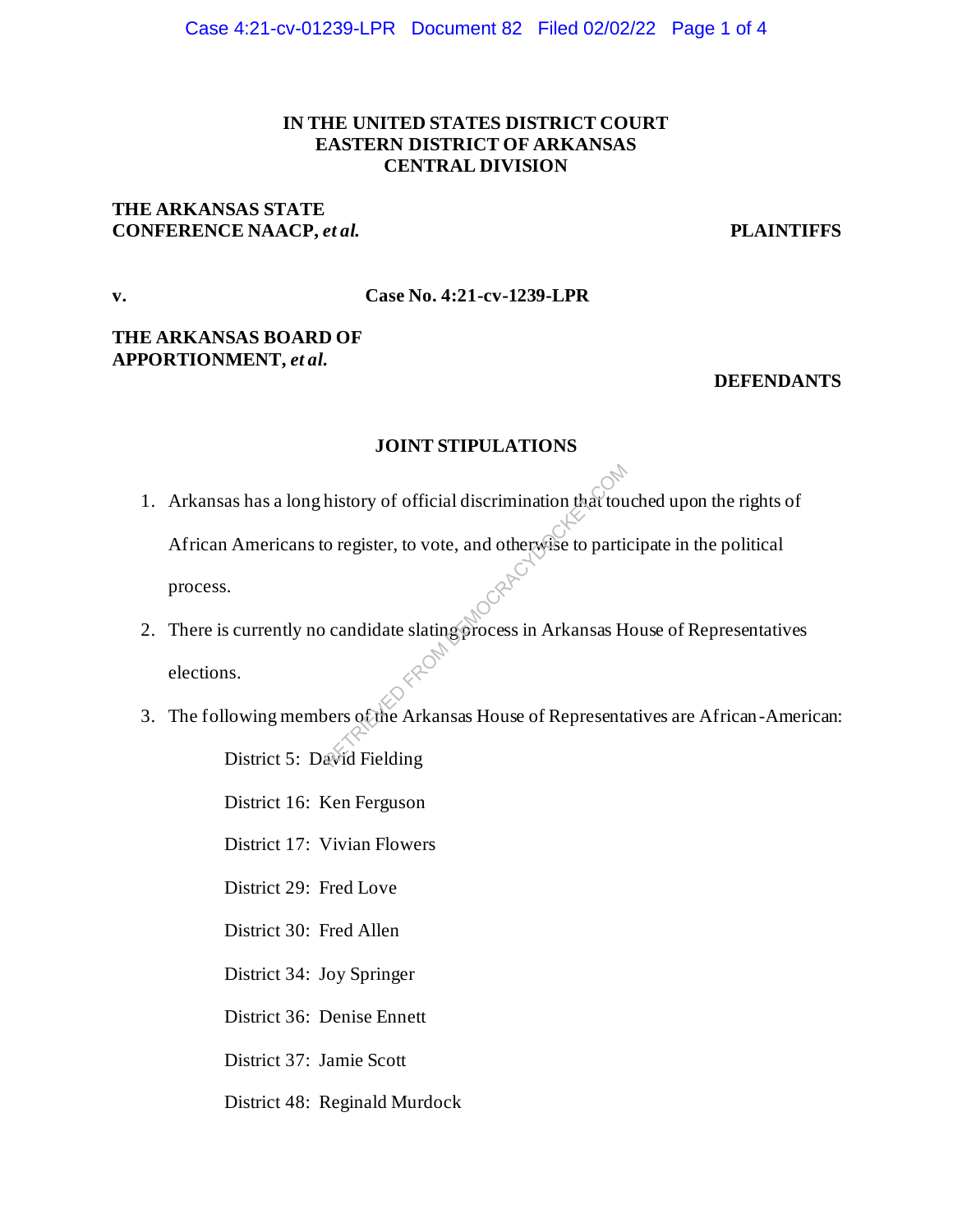District 50: Milton Nicks

District 55: Monte Hodges

District 78: Jay Richardson

4. The following members of the Arkansas Senate are African-American:

District 25: Stephanie Flowers

District 30: Linda Chesterfield

District 31: Joyce Elliott

- 5. Democratic candidates won 24 districts in the 2018 House of Representatives elections.
- 6. Democratic candidates won 22 districts in the 2020 House of Representatives elections.
- 7. Current House District 78 has elected a black representative since 2012, which was the first election held under that district's current configuration. George McGill, who is black, won District 78 without opposition in the general election in 2012, 2014, and 2016; Jay Richardson, who is black, won District 78 without opposition in the general election in 2018 and 2020 ret TRIEVED FROM DETERTAINS And SPECIES AT A selected a black representative state of that district's current configuration. Court opposition in the general election in the selection in the selection in the selection in th
- 8. The Arkansas House of Representatives is one house of the Arkansas General Assembly, which is the state legislature of the State of Arkansas. It consists of 100 members, and each member is elected by plurality vote from a single-member district in partisan elections held in November of even-numbered years. The term of office is two years.
- 9. The Arkansas Board of Apportionment is the state body with the duty to apportion Arkansas's state legislative districts under Article VIII of the Arkansas Constitution. The Board consists of the Governor, Secretary of State, and Attorney General of the State of Arkansas.

2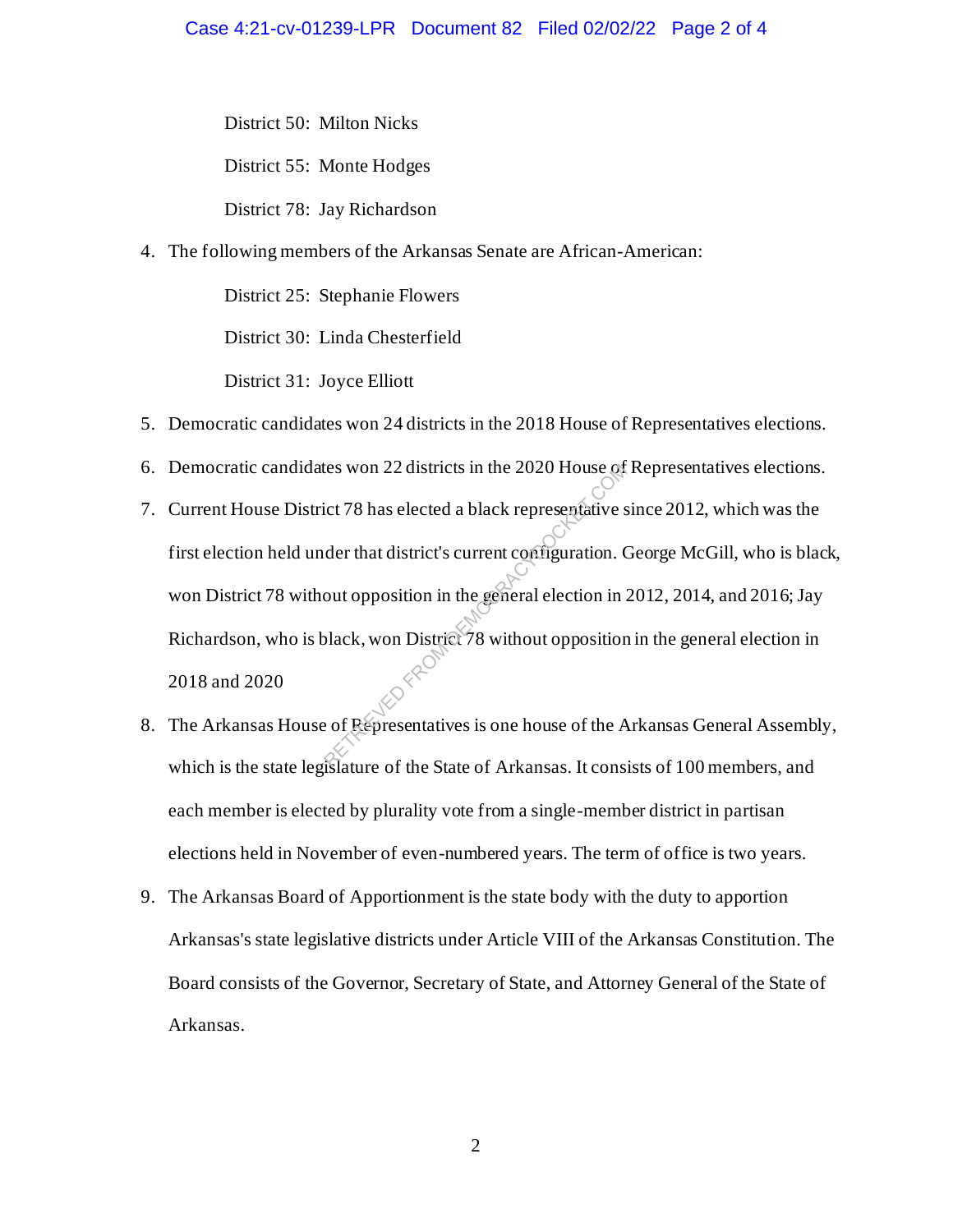- 10.The Arkansas Constitution requires the Board of Apportionment to redraw the boundaries of state House districts following each decennial census to reflect changes in the state's population. The Board operates by majority vote, and its reapportionment plans become effective 30 days after the Board files them with the Secretary of State unless proceedings for revisions are instituted in the Arkansas Supreme Court.
- 11. Following the release of the 2020 Census, the Board of Apportionment adopted a reapportionment plan for the state House on November 29, 2021. It filed the plan with the Secretary of State on the same day, and it became effective on December 29, 2021.

RETRIEVED FROM DEM

Dated: February 1, 2022 Respectfully submitted,

Ceridwen Cherry Email: ccherry@aclu.org AMERICAN CIVIL LIBERTIES UNION, VOTING RIGHTS PROJECT 915 15th St NW Washington, DC 20015 Tel: (202) 457-0800

Gary Sullivan Gary Sullivan (AR Bar: 92051) Email: gary@acluarkansas.org ARKANSAS CIVIL LIBERTIES UNION FOUNDATION, INC. 904 West 2nd Street Little Rock, AR 72201 Tel: (501) 374-2842

Jonathan Topaz Email: jtopaz@aclu.org Sophia Lin Lakin Email: slakin@aclu.org AMERICAN CIVIL LIBERTIES UNION, VOTING RIGHTS PROJECT 125 Broad Street, 18th Floor New York, NY 10004 Tel: (212) 549-2500